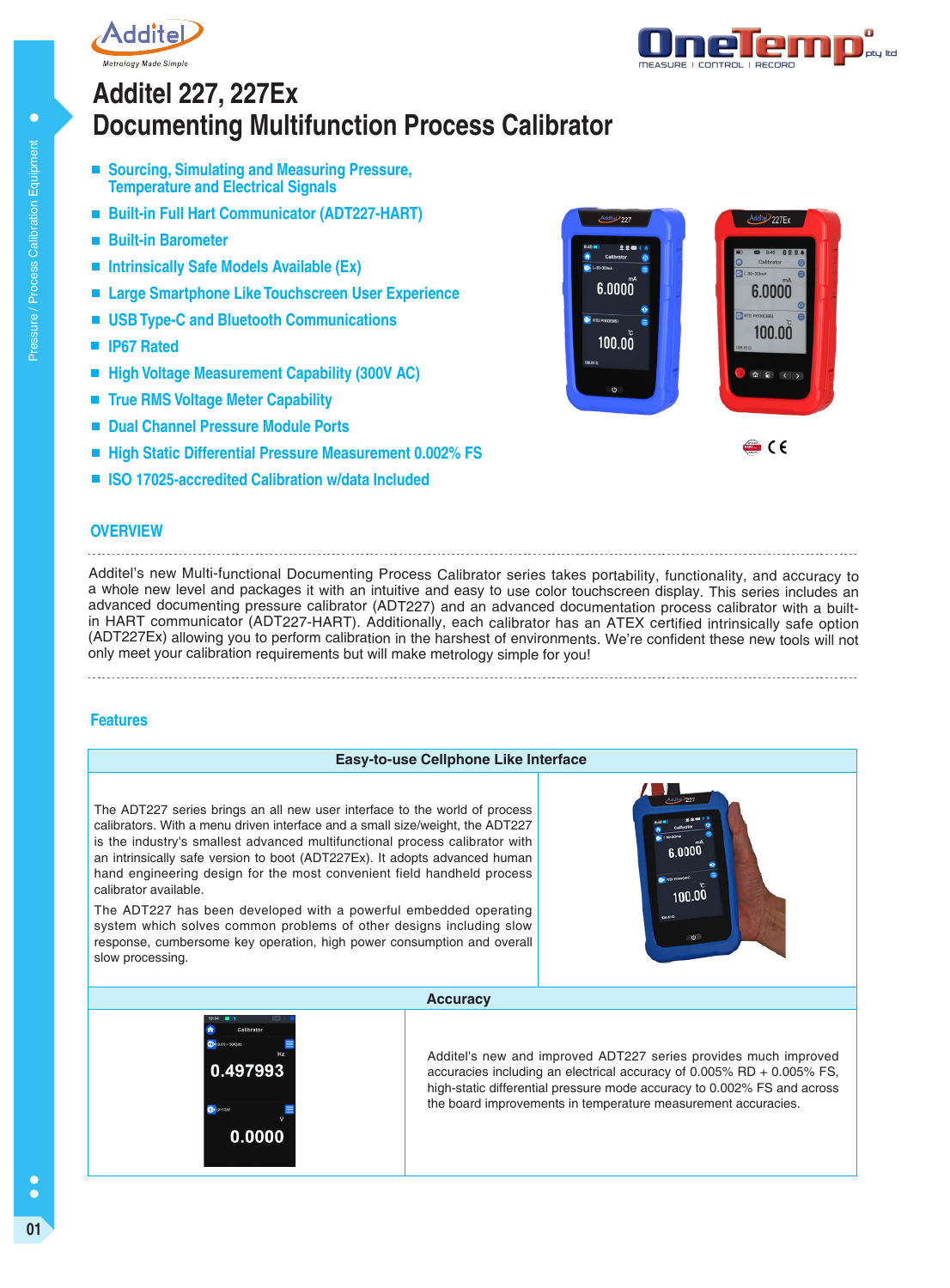

## Metroloav Made Simple

#### **Thermocouple Measurement Performance**

The ADT227 series delivers highly improved thermocouple measurement capabilities by vastly improving the cold junction compensation(CJC) specifications and a much improved stabilization time.

100.036



The demands of remote calibration work can be challenging. The ADT227series is lightweight and highly portable and utilizes an advanced color LCD screen to help ensure you can easily see, even in the (Ex) intrinsically safe versions.

All models in the ADT227 family have been designed with ruggedness and dependability in mind and meet IP67 standards with a 1-meter drop test, 4G vibration, xenon exposure and 130g steel ball drop testing of the display.

Other environmental conditions have also been considered, such as temperature and humidity. To combat these external elements, Additel has designed a unique internal circuit design and process technology to allow for the utmost confidence in your critical calibration and measurement work.

#### **Intrinsically Safe Option**

The Additel 227Ex series calibrators have passed the most stringent testing by certified organizations to acquire intrinsically safe certificates, ATEX, IECEX, CSA and UKCA. The explosion-proof grade (Ex ia IIC T4 Ga), can be widely used in potentially explosive environments, such as oil and gas platforms, oil refineries, chemical and petrochemical plants, pharmaceutical industries, energy and gas processing industries.

Each intrinsically safe calibrator has an advance transflective color LCD display which has enhanced visibility when viewed in direct sunlight. No matter where your work takes you, these calibrators are up to the task.

#### **Voltage Meter (RMS)**

The Additel 227 non-Ex version is equipped with "true effective value" RMS measuring function, which can measure the RMS of various waveforms with no need to consider distortion or waveform parameters and other errors caused by various waveforms

#### **Automated Tasks for Paperless Calibration Management**

Additel 227 Series Calibrators come with a powerful documenting calibration task application which provides a turnkey solution for automation and paperless calibration management.

Tasks are easily created for temperature, pressure, flow and loop instruments. Up to 10,000 documented tasks for ADT227 and up to 1,000 documented tasks for ADT227Ex can be stored in the extensive on-board memory. Many tasks, when executed, are fully automated in data collection and performance validation, such as pass/fail and hysteresis calculations. All information can be integrated into Additel's ACal software for additional calibration management.

#### **Full HART Communicaton ( For ADT227-HART only)**



The built-in full HART communicator will work with most HART transmitters . The ADT227-HART contains an extensive DD library to meet the needs of your smart transmitter. Our DD library is updated on a regular basis and at no additional cost. The ADT227Ex-HART is integrated with the HART communication functions, permitting users to monitor, control, and calibrate HART instrumentations. It's an ideal device for calibrating, maintaining, and troubleshooting HART instrumentations



TT-001

0.0000

25.000



 $\bullet$ 

C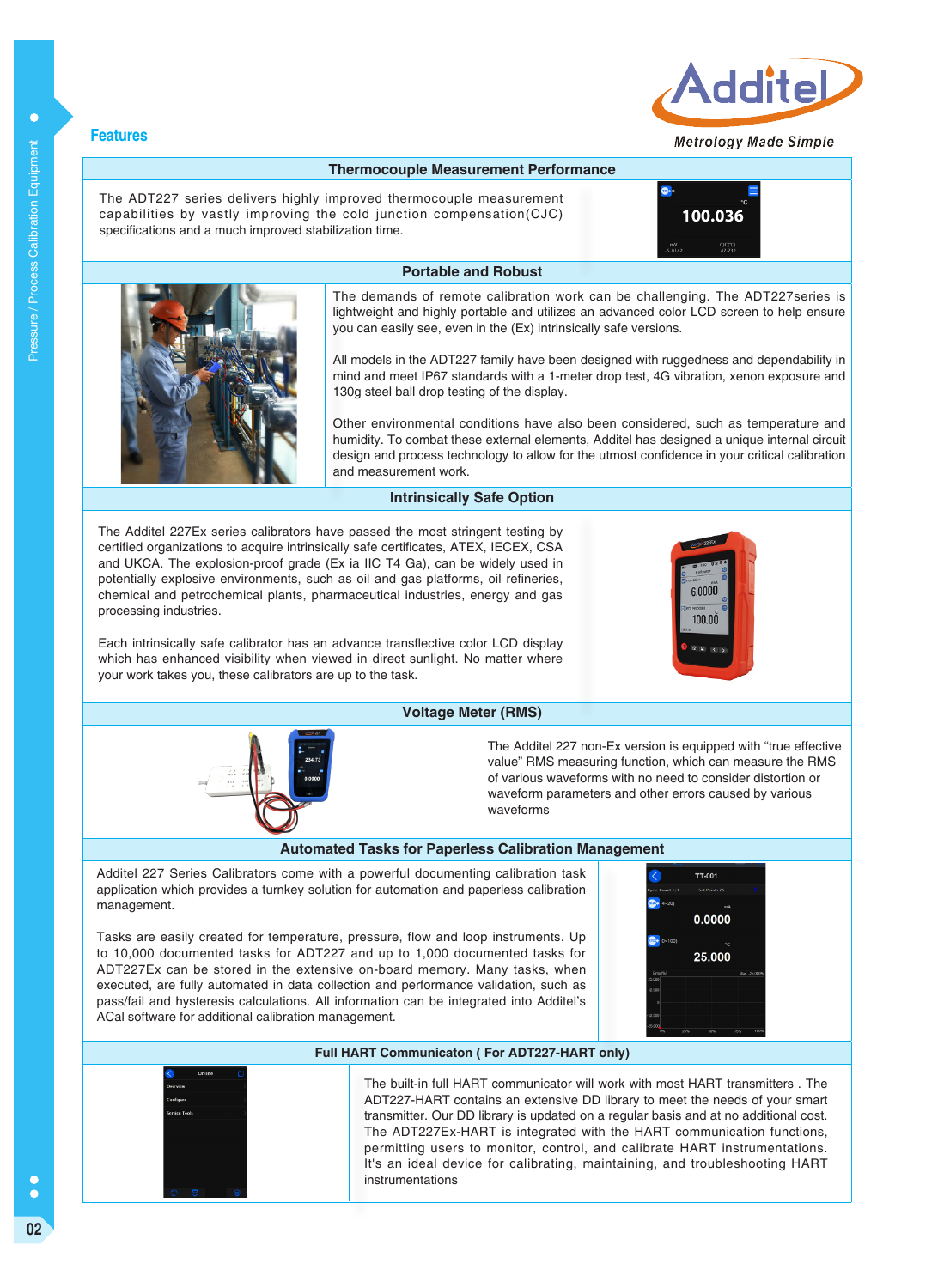

# **Features**



## **Targeted application features**

The onboard applications provide a useful selection of features including HART communicator, high static differential pressure mode, pressure leak test, safety valve test, analog transmitter calibration, unit converter, thermal calculator, and snapshots to name a few.

High static differential pressure mode uses two sensors, unique calculation technology to achieve a differential pressure measurement to 0.002% FS at high static pressures. The leak test will automatically calculate the pressure drop to determine a leak condition. The safety valve test is a specialized task which captures the exact pressure release point by taking 10 readings per second during a valve crack test.

You will find this and much more as we continue to develop new apps at Additel.

## **Data Logger ( For ADT227 & ADT227-HART only)**

The calibrator can record pressure, temperature and electrical signals readings for a long period. Recorded values can be displayed numerically or graphically to identify trending. ADT227 & ADT227-HART can store up to 500 results. each result can record up to 7 channels with up to 100,0000 readings in each channel. These results can be easily exported to Additel application software. Each log session is easily configured at a set interval and each reading is provided with a date and time stamp.





Users can remotely connect mobile devices to the ADT227 via Bluetooth and Wi-Fi communication with an unobstructed distance up 20 meters. The included USB type-C comm port and cable provide a hard wired communication option as well as charging for the removeable Li-ion battery,

#### **Time Saving Features**

**Connectivity & Battery**

which provides up to 35 hours of run time.

In addition to all the great features mentioned above, the ADT227series is loaded with time saving features like our builtin pressure and temperature converter, thermal calculator, wiring diagram guide for assisting with electrical connections, a built-in diagnostic center including intelligent alarm messaging and a real time error report and comprehensive selftesting to help our customers get the very most out of their investment in Additel calibration tools.



## **SPECIFICATIONS**

#### **Electrical Specification**

| <b>Source Accuracy</b>   |                    |                        |                                                                        |                    |                        |                           |  |
|--------------------------|--------------------|------------------------|------------------------------------------------------------------------|--------------------|------------------------|---------------------------|--|
|                          | <b>ADT227</b>      |                        |                                                                        | ADT227Ex           |                        |                           |  |
| <b>Specifications</b>    | Range              | <b>Resolution</b>      | Accuracy                                                               | Range              | <b>Resolution</b>      | Accuracy                  |  |
| <b>Voltage DC</b>        | 0 to 15 V          | $0.1$ mV               | 0.005%RDG+0.005%FS                                                     | 0 to 10.5 V        | $0.1$ mV               | 0.01%RDG+0.005%FS         |  |
| <b>Current DC</b>        | $0$ to 25 mA       | 0.1 <sub>u</sub> A     | 0.01%RDG+0.005%FS                                                      | $0$ to 25 mA       | 0.1 <sub>u</sub> A     | 0.01%RDG+0.005%FS         |  |
| Resistance               | 0 to 400 $\Omega$  | 1 m $\Omega$           | 0.005%RDG+0.005%FS                                                     | 0 to 400 $\Omega$  | 1 m $\Omega$           | 0.01%RDG+0.005%FS         |  |
|                          | 0 to 4000 $\Omega$ | 10 m $\Omega$          | 0.01%RDG+0.005%FS                                                      | 0 to 4000 $\Omega$ | 10 m $\Omega$          | 0.01%RDG+0.005%FS         |  |
| <b>Frequency</b>         | 0.01 to 50000.0 Hz | Auto range,<br>6-digit | 0.002%RDG+2 on last digit                                              | 0.01 to 50000.0 Hz | Auto range,<br>6-digit | 0.002%RDG+2 on last digit |  |
| Voltage mV<br>(TC)       | $-10$ to 75 mV     | 0.1 uV                 | $0.0008\%$ RDG + 0.004%FS                                              | $-10$ to 75 mV     | 0.1 uV                 | $0.01\%$ RDG + 0.004%FS   |  |
| <b>Pulse</b>             | 0 to 9999999       |                        | N/A                                                                    | 0 to 9999999       |                        | N/A                       |  |
|                          |                    |                        | Optional rising edge and falling edge, minimum threshold voltage: 2.5V |                    |                        |                           |  |
| Loop power<br>(max 25mA) | 24 V               | N/A                    | $±1$ V                                                                 | 20 V               | N/A                    | $±10\%$                   |  |

 $\bullet$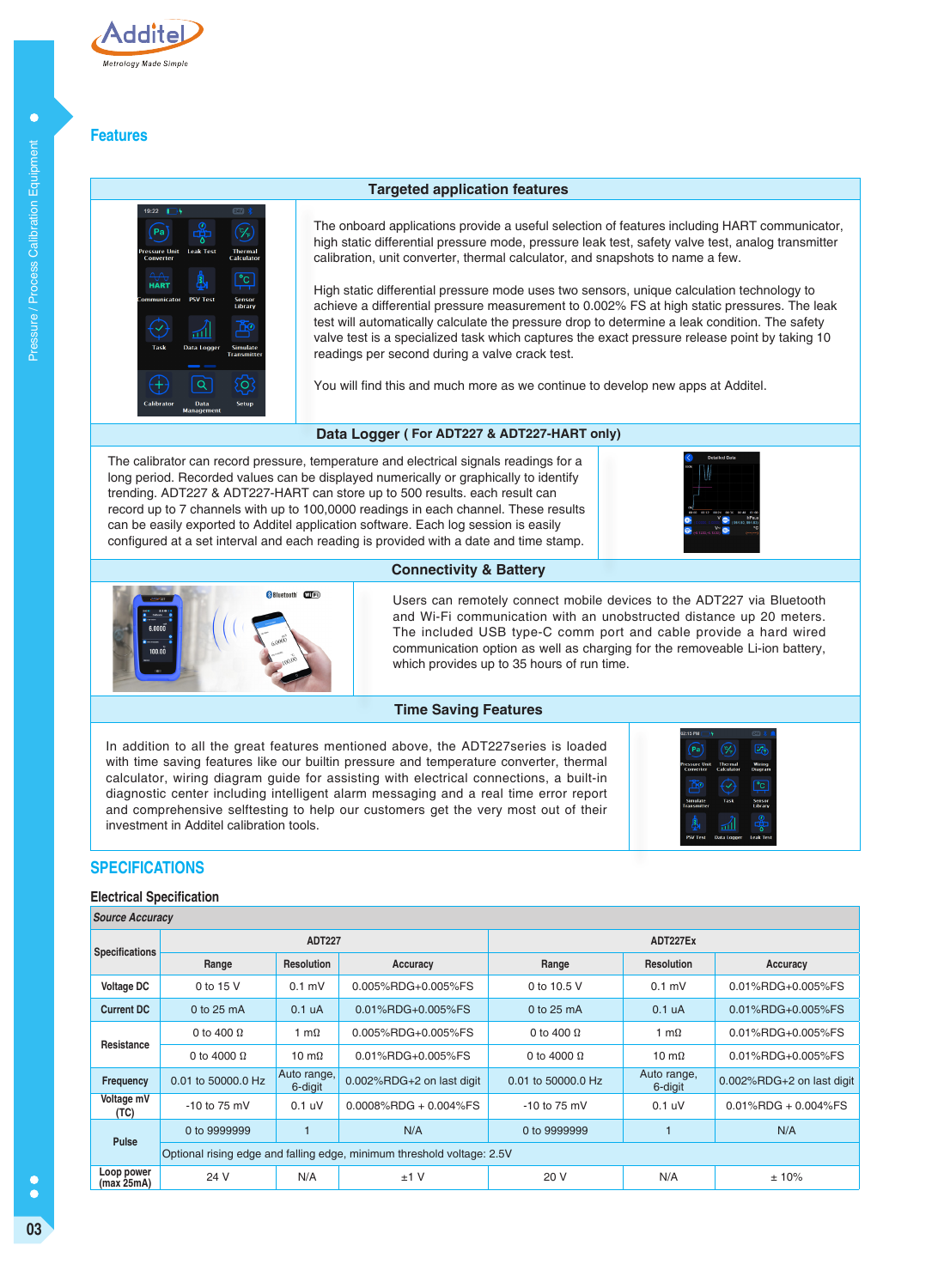

 $1 \mu V$  0.01% RDG + 0.005% FS 0.1 mV  $\Big| 0.01\% \text{ RDG} + 0.005\% \text{ FS}$ 

# **SPECIFICATIONS**

| <b>Measurement Accuracy Cont.</b> |                                                                                                                        |                                                    |                           |                  |                   |                   |  |  |
|-----------------------------------|------------------------------------------------------------------------------------------------------------------------|----------------------------------------------------|---------------------------|------------------|-------------------|-------------------|--|--|
|                                   | <b>ADT227</b>                                                                                                          |                                                    |                           | ADT227Ex         |                   |                   |  |  |
| <b>Specifications</b>             | Range                                                                                                                  | <b>Resolution</b>                                  | Accuracy                  | Range            | <b>Resolution</b> | Accuracy          |  |  |
|                                   | $-300$ to 300 mV                                                                                                       | $1 \mu V$                                          | $0.005\%$ RDG + 0.005% FS | $-300$ to 300 mV | $1 \mu V$         | $0.01\%$ RDG + 0. |  |  |
|                                   | -30 to 30 V                                                                                                            | $0.1$ mV                                           | $0.005\%$ RDG + 0.005% FS | $-30$ to 30 V    | $0.1$ mV          | $0.01\%$ RDG + 0. |  |  |
| Voltage DC                        | Temperature Coefficient: $\pm 5$ ppm FS/°C (-10°C to 10°C and 30°C to 50°C)                                            |                                                    |                           |                  |                   |                   |  |  |
|                                   | Impedance: -300 mV to 300 mV = $> 100$ M $\Omega$<br>$-30$ V to 30 V = >1 M $\Omega$                                   |                                                    |                           |                  |                   |                   |  |  |
|                                   | $-3$ to $3$ V                                                                                                          | $0.1$ mV                                           | $0.05\%$ RDG + 0.01% FS   |                  |                   |                   |  |  |
|                                   | -30 to 30 V                                                                                                            | 1 mV                                               | $0.05\%$ RDG + 0.01% FS   |                  |                   |                   |  |  |
|                                   | -300 to 300 V                                                                                                          | $10 \text{ mV}$                                    | $0.05\%$ RDG + 0.01% FS   |                  |                   |                   |  |  |
| DC High Voltage                   | Temperature coefficient: ±0.0025% FS/°C<br>$(-10^{\circ}$ C to 10 $^{\circ}$ C and 30 $^{\circ}$ C to 50 $^{\circ}$ C) |                                                    |                           |                  | N/A               |                   |  |  |
|                                   |                                                                                                                        | Maximum input voltage = 300 V, IEC61010 300V CATII |                           |                  |                   |                   |  |  |
|                                   | Commong mode rejection: >100 dB (at 50 or 60 Hz)                                                                       |                                                    |                           |                  |                   |                   |  |  |
|                                   |                                                                                                                        |                                                    |                           |                  |                   |                   |  |  |

|                          | Maximum input voltage = 300 V, IEC61010 300V CATII                                                                           |                                                                   |                                                             |                    |                        |                                    |  |
|--------------------------|------------------------------------------------------------------------------------------------------------------------------|-------------------------------------------------------------------|-------------------------------------------------------------|--------------------|------------------------|------------------------------------|--|
|                          | Commong mode rejection: >100 dB (at 50 or 60 Hz)                                                                             |                                                                   |                                                             |                    |                        |                                    |  |
|                          | Impedance: $> 4$ M $\Omega$ , DC coupling                                                                                    |                                                                   |                                                             |                    |                        |                                    |  |
|                          | 3V (40 to 500 Hz)                                                                                                            | $0.1$ mV                                                          | $0.5\%$ RDG + 0.05% FS                                      |                    |                        |                                    |  |
|                          | 30V (40 to 500 Hz)                                                                                                           | 1 mV                                                              | $0.5\%$ RDG + 0.05% FS                                      |                    |                        |                                    |  |
|                          | 300V (40 to 500 Hz)                                                                                                          | $10 \text{ mV}$                                                   | $0.5\%$ RDG + 0.05% FS                                      |                    |                        |                                    |  |
| <b>AC High Voltage</b>   | $(-10^{\circ}$ C to 10 $^{\circ}$ C and 30 $^{\circ}$ C to 50 $^{\circ}$ C)                                                  |                                                                   | Temperature coefficient: $\pm$ (0.025% RD + 0.0025% FS) /°C | N/A                |                        |                                    |  |
|                          | Maximum input voltage = 300 V, IEC61010 300V CATII                                                                           |                                                                   |                                                             |                    |                        |                                    |  |
|                          |                                                                                                                              | 9% to 100% of range is suitable for the above accuracy indicators |                                                             |                    |                        |                                    |  |
|                          | Impedance: $>4$ M $\Omega$ , <100pF, AC coupling                                                                             |                                                                   |                                                             |                    |                        |                                    |  |
| <b>Current DC</b>        | -30 to 30 mA                                                                                                                 | $0.1 \mu A$                                                       | $0.01\%$ RDG + 0.005% FS                                    | -30 to 30 mA       | $0.1 \mu A$            | $0.01\%$ RDG + 0.005% FS           |  |
|                          | Temperature Coefficient: $\pm 5$ ppm FS/°C (-10°C to 10°C and 30°C to 50°C), Impedance: < 40 $\Omega$                        |                                                                   |                                                             |                    |                        |                                    |  |
|                          | 0 to 400 $\Omega$                                                                                                            | 1 m $\Omega$                                                      | $0.005\%$ RDG + 0.005% FS                                   | 0 to 400 $\Omega$  | 1 m $\Omega$           | $0.01\%$ RDG + 0.005% FS           |  |
|                          | 0 to 4000 $\Omega$                                                                                                           | 10 m $\Omega$                                                     | 0.01% RDG + 0.005% FS                                       | 0 to 4000 $\Omega$ | 10 m $\Omega$          | 0.01% RDG + 0.005% FS              |  |
| Resistance<br>$(4-Wire)$ | Temperature coeficient: $\pm 5$ ppm FS/ $\degree$ C (-10 $\degree$ C to 10 $\degree$ C and 30 $\degree$ C to 50 $\degree$ C) |                                                                   |                                                             |                    |                        |                                    |  |
|                          | 2-Wire + 50 m $\Omega$ , 3-wire+ 10 m $\Omega$                                                                               |                                                                   |                                                             |                    |                        |                                    |  |
|                          | Excitation current: 0.25 mA                                                                                                  |                                                                   |                                                             |                    |                        |                                    |  |
|                          | $-10$ to 75 mV                                                                                                               | $0.1 \mu V$                                                       | $0.008\%$ RDG + 0.004% FS                                   | $-10$ to $75$ mV   | $0.1 \mu V$            | $0.01\%$ RDG + 0.004% FS           |  |
| Voltage mV (TC)          | Temperature Coefficient: ±5ppm FS/°C (-10°C to 10°C and 30°C to 50°C)                                                        |                                                                   |                                                             |                    |                        |                                    |  |
|                          | Impedance: $>100$ M $\Omega$                                                                                                 |                                                                   |                                                             |                    |                        |                                    |  |
|                          | 0.01 to 50000 Hz                                                                                                             | Auto range,<br>6-digit                                            | $0.002\%$ RDG + 2 on last<br>digit                          | 0.01 to 50000 Hz   | Auto range,<br>6-digit | $0.002\%$ RDG + 2 on last<br>digit |  |
| Frequency                | Minimum threshold voltage: 2.5 V                                                                                             |                                                                   |                                                             |                    |                        |                                    |  |
|                          | Supported units: Hz, kHz, MHz, CPM, CPH, s, ms, µs                                                                           |                                                                   |                                                             |                    |                        |                                    |  |
| Pulse                    | 0 to 9999999                                                                                                                 | $\mathbf{1}$                                                      | N/A                                                         | 0 to 9999999       | $\mathbf{1}$           | N/A                                |  |
|                          | Optional rising edge and falling edge, minimum threshold voltage: 2.5V                                                       |                                                                   |                                                             |                    |                        |                                    |  |
| Switch                   | Supports dry or wet switches. Voltage range of 3 to 30 V. Response speed < 10 ms                                             |                                                                   |                                                             |                    |                        |                                    |  |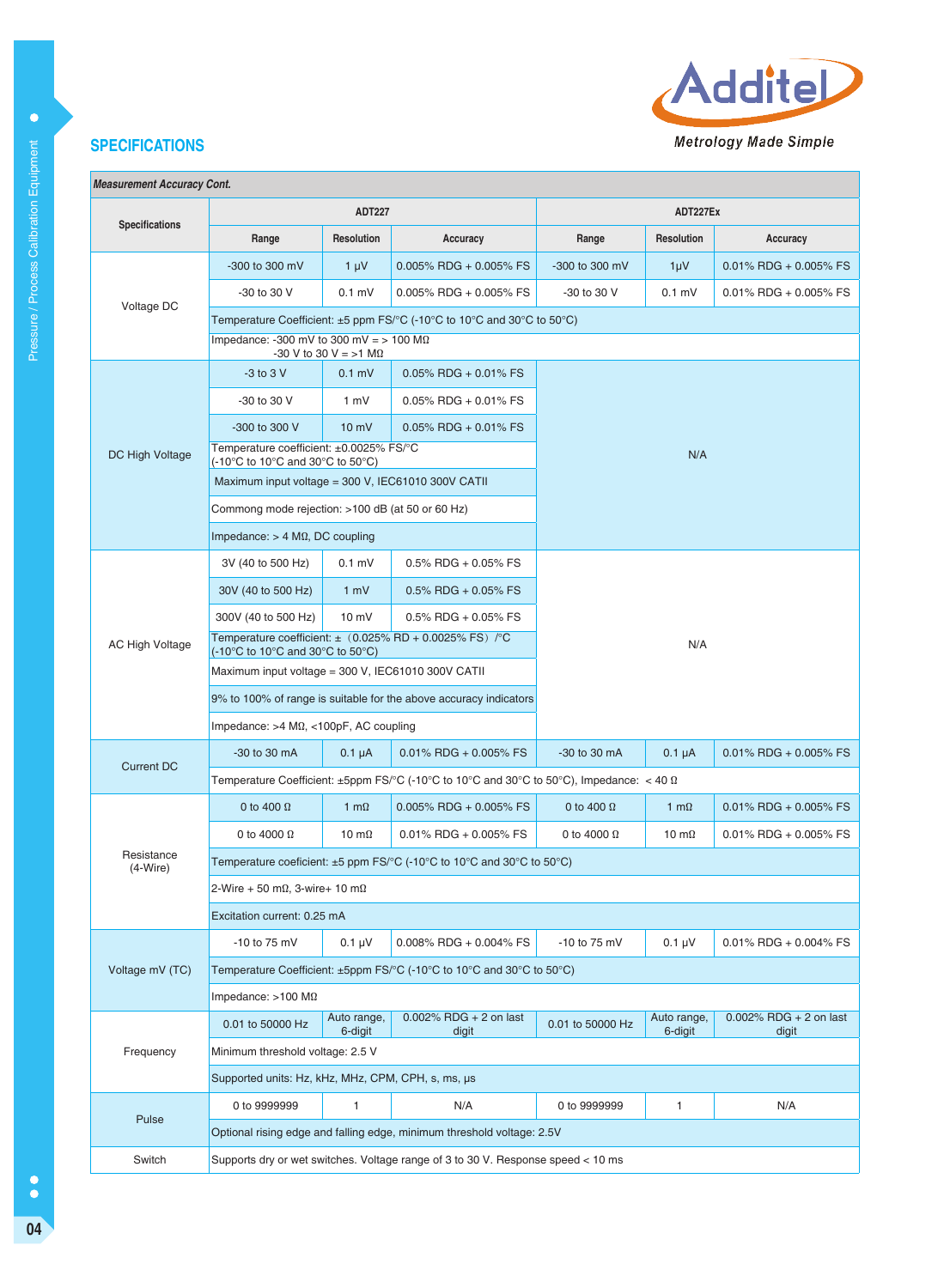

# **SPECIFICATIONS**

## **Genreal Specification**

| <b>Specifications</b>                                | <b>ADT227</b>                                                                                          | ADT227Ex                                                                                                                    |  |  |
|------------------------------------------------------|--------------------------------------------------------------------------------------------------------|-----------------------------------------------------------------------------------------------------------------------------|--|--|
| <b>Operating Temperature</b>                         | -10 $^{\circ}$ C to 50 $^{\circ}$ C                                                                    | -10 $^{\circ}$ C to 50 $^{\circ}$ C                                                                                         |  |  |
| <b>Specification guaranteed</b><br>temperature range | 10 $\rm{^{\circ}C}$ to 30 $\rm{^{\circ}C}$                                                             | 10°C to 30°C                                                                                                                |  |  |
| <b>Storage Temperature</b>                           | -20 $\rm{^{\circ}C}$ to 70 $\rm{^{\circ}C}$                                                            | -20 $^{\circ}$ C to 70 $^{\circ}$ C                                                                                         |  |  |
| <b>Humidity</b>                                      | <95%, non-condensing                                                                                   | <95%, non-condensing                                                                                                        |  |  |
| Power supply                                         | 6600mAh, 23.8Wh lithium battery, charging time 4~6<br>hours, battery pack can be charged independently | 4000mAh 14.4Wh Explosion-proof lithium battery packcharging time<br>6~8 hours, battery pack can be charged independently    |  |  |
| User interface                                       | Icon drive menus                                                                                       | Icon driven menus with navigation buttons                                                                                   |  |  |
| Ports protection voltage                             | 50V max                                                                                                | 30V max                                                                                                                     |  |  |
| <b>Display</b>                                       | 5.0 inch 480 x 800 mm TFT LCD capacitive screen                                                        | 4.4 inch 640 x 480 mm color display capacitive screen                                                                       |  |  |
| Data logger                                          | 500 results, 7 channels x 100,0000 readings                                                            |                                                                                                                             |  |  |
| <b>Maximum altitude</b>                              |                                                                                                        | 3000 meters                                                                                                                 |  |  |
| <b>European Compliance</b>                           | <b>CE Mark</b>                                                                                         |                                                                                                                             |  |  |
| <b>Electrical Connection</b>                         | Ø4mm sockets and flat mini-jack thermocouple socket                                                    |                                                                                                                             |  |  |
| <b>Size</b>                                          | 6.97" x 4.13" x 2.04" (177 mm x 105 mm x 52 mm)                                                        |                                                                                                                             |  |  |
| Weight                                               | 1.6 lb $(0.7 \text{ kg})$                                                                              | 1.65 lb (0.75Kg)                                                                                                            |  |  |
| <b>Battery</b>                                       |                                                                                                        | Rechargeable Li-ion battery (included)                                                                                      |  |  |
| <b>Battery Life</b>                                  | Typically 16 hours                                                                                     | Typically 35 hours                                                                                                          |  |  |
| <b>Battery Charge</b>                                |                                                                                                        | 110V/220V external power adapter included. Battery can be charged external to the unit. Typically charge time is 6-8 hours. |  |  |
| <b>External pressure module</b>                      |                                                                                                        | Dual channel serial plug, can connect two digital pressure modules                                                          |  |  |
| Warm-up time                                         |                                                                                                        | Full specification performance is achieved after a 10 minute warm-up time.                                                  |  |  |
| <b>ROHS</b> compliant                                | Rohs II Directive 2011/65/EU, EN50581:2012                                                             |                                                                                                                             |  |  |
| Display rate                                         | 3 readings per second                                                                                  |                                                                                                                             |  |  |
| <b>Barometric Accuracy</b><br>(Built-in barometer)   |                                                                                                        | 50Pa                                                                                                                        |  |  |
| IP protection level                                  |                                                                                                        | IP67, 1 meter drop test                                                                                                     |  |  |
| Communication                                        |                                                                                                        | Isolate USB-TYPEC (slave), Bluetooth BLE                                                                                    |  |  |
| <b>Calibration</b>                                   |                                                                                                        | ISO 17025 accredited calibration with data                                                                                  |  |  |

## **Pressure Specification**

#### **Pressure Specification (ADT227 & ADT227Ex)**

The ADT161 and ADT161Ex series Intelligent Digital Pressure Modules are available for gauge, vacuum and absolute pressure from -15 psi to 60,000 psi (-1<br>bar to 4200 bar).<br>Accuracy from 0.02% FS includes operation over 14°

 $\ddot{\bullet}$ **05**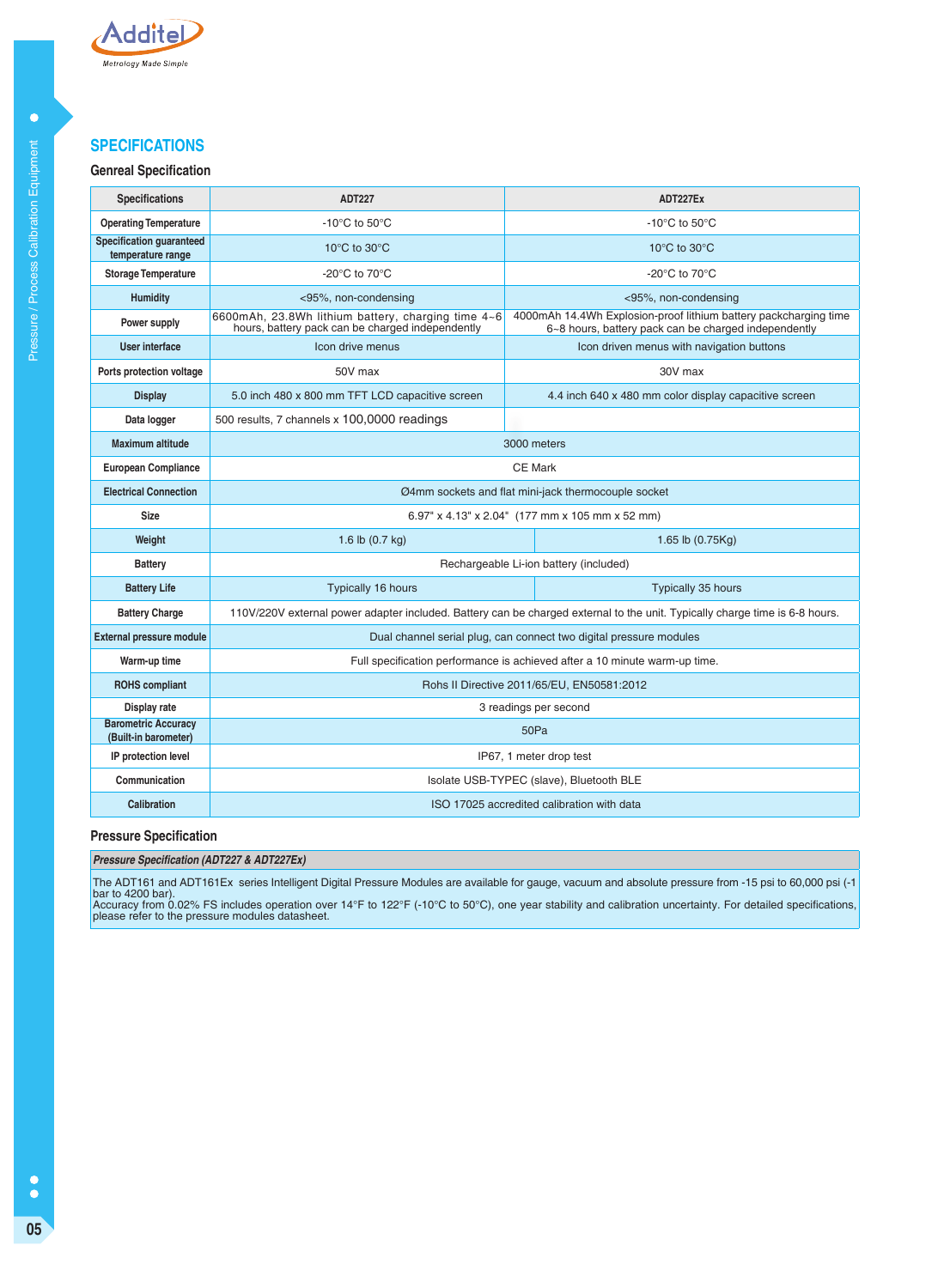

# **SPECIFICATIONS**

## **Temperature Specification**

|  | <b>Thermocouple Measurement and Source Accuracy</b> |  |  |
|--|-----------------------------------------------------|--|--|
|--|-----------------------------------------------------|--|--|

|                     |                   |               | <b>ADT227</b>          |                  | ADT227Ex                        |              |                        |                  |
|---------------------|-------------------|---------------|------------------------|------------------|---------------------------------|--------------|------------------------|------------------|
|                     |                   |               |                        | Accuracy (°C)    |                                 |              |                        | Accuracy (°C)    |
| <b>Type</b>         | <b>Standard</b>   |               | Temperature Range (°C) | Measure / Source | <b>Standard</b>                 |              | Temperature Range (°C) | Measure / Source |
|                     |                   |               | $-50 - 0$              | 0.76             |                                 |              | $-50 - 100$            | 0.77             |
| s                   | <b>IEC 584</b>    | -50 to 1768   | $0 - 100$              | 0.56             | <b>IEC 584</b>                  | -50 to 1768  | $100 - 1000$           | 0.42             |
|                     |                   |               | 100~1768               | 0.44             |                                 |              | 1000~1768              | 0.47             |
|                     |                   |               | $-50-0$                | 0.82             |                                 |              | $-50-0$                | 0.82             |
| $\mathsf{R}$        | <b>IEC 584</b>    | -50 to 1768   | $0 - 200$              | 0.57             | <b>IEC 584</b>                  | -50 to 1768  | $0 - 200$              | 0.57             |
|                     |                   |               | 200~1768               | 0.38             |                                 |              | 200~1768               | 0.42             |
|                     |                   |               | 200~300                | 1.51             |                                 |              | 200~300                | 1.51             |
|                     |                   |               | 300~500                | 1.00             |                                 |              | 300~500                | 1.00             |
| в                   | <b>IEC 584</b>    | 0 to 1820     | 500~800                | 0.62             | <b>IEC 584</b>                  | 0 to 1820    | 500~800                | 0.62             |
|                     |                   |               | 800~1820               | 0.43             |                                 |              | 800~1820               | 0.43             |
|                     |                   |               | $-250$ to $-200$       | 0.72             |                                 |              | -250 to -200           | 0.75             |
|                     |                   |               | $-200$ to $-100$       | 0.23             |                                 |              | -200 to -100           | 0.24             |
| K                   | <b>IEC 584</b>    | -270 to 1372  | -100 to 600            | 0.12             | <b>IEC 584</b>                  | -270 to 1372 | -100 to 600            | 0.13             |
|                     |                   |               | 600 to 1372            | 0.22             |                                 |              | 600 to 1372            | 0.25             |
|                     |                   |               | -250 to -200           | 1.14             |                                 |              | -250 to -200           | 1.17             |
| N                   | <b>IEC 584</b>    | -270 to 1300  | -200 to -100           | 0.33             | <b>IEC 584</b>                  | -270 to 1300 | -200 to -100           | 0.34             |
|                     |                   |               | -100 to 1300           | 0.19             |                                 |              | -100 to 1300           | 0.22             |
|                     |                   |               | $-250 - -200$          | 0.39             |                                 |              | $-250 - -200$          | 0.41             |
| E<br><b>IEC 584</b> |                   | $-200 - 100$  | 0.15                   |                  |                                 | $-200 - 100$ | 0.15                   |                  |
|                     |                   | -270 to 1000  | $-100 - 700$           | 0.09             | <b>IEC 584</b>                  | -270 to 1000 | $-100 - 700$           | 0.10             |
|                     |                   |               | 700~1000               | 0.12             |                                 |              | 700~1000               | 0.14             |
|                     |                   |               | $-210 - -100$          | 0.19             | <b>IEC 584</b><br>$-210 - 1200$ |              | $-210 - -100$          | 0.20             |
| J                   | <b>IEC 584</b>    | $-210 - 1200$ | $-100 - 700$           | 0.10             |                                 |              | $-100 - 700$           | 0.11             |
|                     |                   |               | 700~1200               | 0.15             |                                 | 700~1200     | 0.17                   |                  |
|                     |                   |               | $-250 - -100$          | 0.55             |                                 |              | $-250 - 100$           | 0.57             |
| T                   | <b>IEC 584</b>    | -270 to 400   | $-100 - 0$             | 0.12             | <b>IEC 584</b>                  | -270 to 400  | $-100-0$               | 0.23             |
|                     |                   |               | $0 - 400$              | 0.08             |                                 |              | $0 - 400$              | 0.08             |
|                     |                   |               | 0 to 1000              | 0.24             |                                 |              | 0 to 1000              | 0.26             |
| C                   | ASTM E988         | 0 to 2315     | 1000 to 1800           | 0.40             | ASTM E988                       | 0 to 2315    | 1000 to 1800           | 0.45             |
|                     |                   |               | 1800 to 2315           | 0.65             |                                 |              | 1800 to 2315           | 0.73             |
|                     |                   |               | $0 - 100$              | 0.31             |                                 |              | $0 - 100$              | 0.31             |
| D                   | <b>ASTM E988</b>  | $0 - 2315$    | $100 - 1200$           | 0.25             | <b>ASTM E988</b>                | $0 - 2315$   | $100 - 1200$           | 0.27             |
|                     |                   |               | 1200~2000              | 0.42             |                                 |              | 1200~2000              | 0.47             |
|                     |                   |               | 2000~2315              | 0.65             |                                 |              | 2000~2315              | 0.74             |
|                     |                   |               | $50 - 100$             | 0.90             |                                 |              | $50 - 100$             | 0.90             |
|                     |                   |               | 100~200                | 0.57             |                                 |              | 100~200                | 0.57             |
| G                   | <b>ASTM E1751</b> | 0 to 2315     | 200~400                | 0.35             | <b>ASTM E1751</b>               | 0 to 2315    | 200~400                | 0.36             |
|                     |                   |               | 400~1500               | 0.25             |                                 |              | 400~1500               | 0.27             |
|                     |                   |               | 1500~2315              | 0.49             |                                 |              | 1500~2315              | 0.55             |
|                     |                   |               | -200 to -100           | 0.11             |                                 |              | -200 to -100           | 0.12             |
| L                   | <b>DIN43710</b>   | -200 to 900   | -100 to 400            | 0.08             | <b>DIN43710</b>                 | -200 to 900  | -100 to 400            | 0.09             |
|                     |                   |               | 400 to 900             | 0.10             |                                 |              | 400 to 900             | 0.12             |
| U                   | DIN43710          | -200 to 600   | $-200$ to $0$          | 0.21             | DIN43710                        | -200 to 600  | $-200$ to $0$          | 0.21             |
|                     |                   |               | 0 to 600               | 0.08             |                                 |              | 0 to 600               | 0.09             |

Note: Internal CJC is ±0.15°C (-10°C to 50°C ambient temperature)

Accuracy with external cold junction only, for internal cold junction add 0.15 ℃(k=2)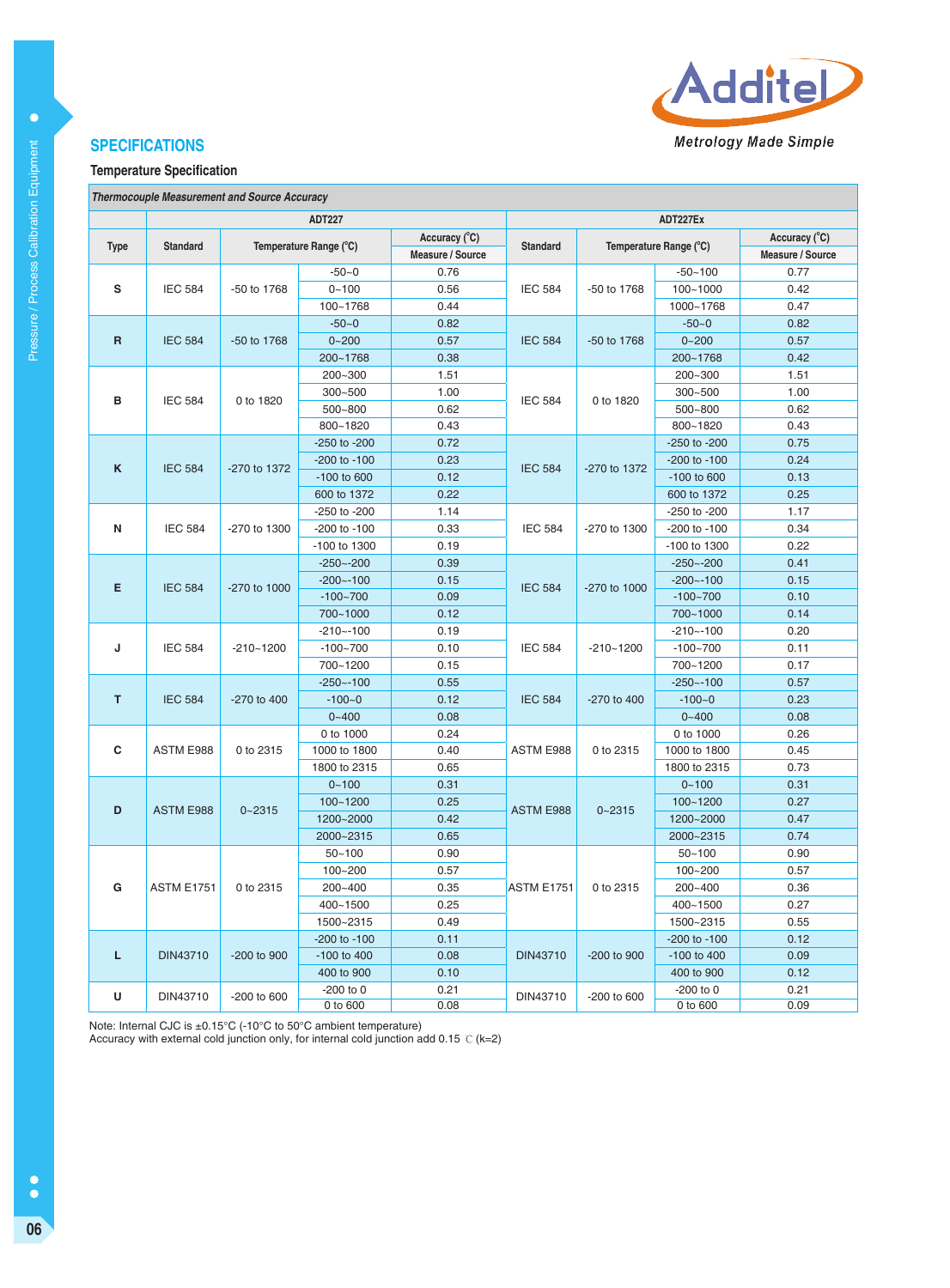

# **SPECIFICATIONS**

# **RTD Measurement and Source Accuracy**

| RTD Measurement and Source Accuracy |               |                        |               |          |  |
|-------------------------------------|---------------|------------------------|---------------|----------|--|
| <b>Measure and Simulate</b>         |               | Temperature Range (°C) | Accuracy (°C) |          |  |
|                                     |               |                        | <b>ADT227</b> | ADT227Ex |  |
|                                     |               | $-200 - 200$           | 0.57          | 0.59     |  |
| PT10(385)                           | $-200$ to 850 | $200 - 600$            | 0.67          | 0.72     |  |
|                                     |               | 600~850                | 0.75          | 0.82     |  |
|                                     |               | $-200 - 200$           | 0.24          | 0.27     |  |
| PT25(385)                           | -200 to 850   | $200 - 600$            | 0.30          | 0.35     |  |
|                                     |               | 600~850                | 0.34          | 0.41     |  |
|                                     |               | $-200 - 200$           | 0.13          | 0.16     |  |
| PT50(3916)                          | -200 to 850   | $200 - 600$            | 0.17          | 0.22     |  |
|                                     |               | 600~850                | 0.20          | 0.27     |  |
| PT100(385)                          |               | $-200 - 200$           | 0.08          | 0.10     |  |
| PT100(391)<br>PT100(3916)           | -200 to 850   | $200 - 600$            | 0.11          | 0.16     |  |
| PT100(3926)                         |               | 600~850                | 0.14          | 0.20     |  |
|                                     | -200 to 850   | $-200 - 200$           | 0.32          | 0.08     |  |
|                                     |               | $200 - 300$            | 0.34          | 0.34     |  |
| PT200(385)                          |               | $300 - 600$            | 0.41          | 0.41     |  |
|                                     |               | 600~850                | 0.48          | 0.48     |  |
|                                     | $-200$ to 850 | $-200 - 0$             | 0.15          | 0.04     |  |
| PT400(385)                          |               | $0 - 200$              | 0.18          | 0.18     |  |
|                                     |               | $200 - 600$            | 0.25          | 0.25     |  |
|                                     |               | 600~850                | 0.30          | 0.30     |  |
|                                     |               | $-200 - 200$           | 0.16          | 0.16     |  |
| PT500(385)                          | -200 to 850   | $200 - 600$            | 0.22          | 0.22     |  |
|                                     |               | 600~850                | 0.27          | 0.27     |  |
|                                     |               | $-200 - 200$           | 0.10          | 0.10     |  |
| PT1000(385)                         | -200 to 850   | $200 - 600$            | 0.16          | 0.16     |  |
|                                     |               | 600~850                | 0.20          | 0.20     |  |
| Cu10(427)                           | $-200 - 260$  | $-200 - 260$           | 0.54          | 0.56     |  |
| Cu50(428)                           | $-200 - 260$  | $-200 - 260$           | 0.11          | 0.13     |  |
| Cu100(428)                          | $-200 - 260$  | $-200 - 260$           | 0.07          | 0.08     |  |
| Ni100(617)                          | $-60 - 180$   | $-60-0$                | 0.05          | 0.06     |  |
| Ni100(618)                          |               | $0 - 180$              | 0.05          | 0.05     |  |
| Ni120(672)                          | $-80 - 260$   | $-80 - 260$            | 0.04          | 0.05     |  |
| <b>Ni1000</b>                       | $-50 - 150$   | $-50 - 150$            | 0.07          | 0.07     |  |

\*Note: Ambient temperature of 20°C±10°C.

4-wire accuracy. For 2-wire add 50 mΩ, for 3-wire add 10 mΩ